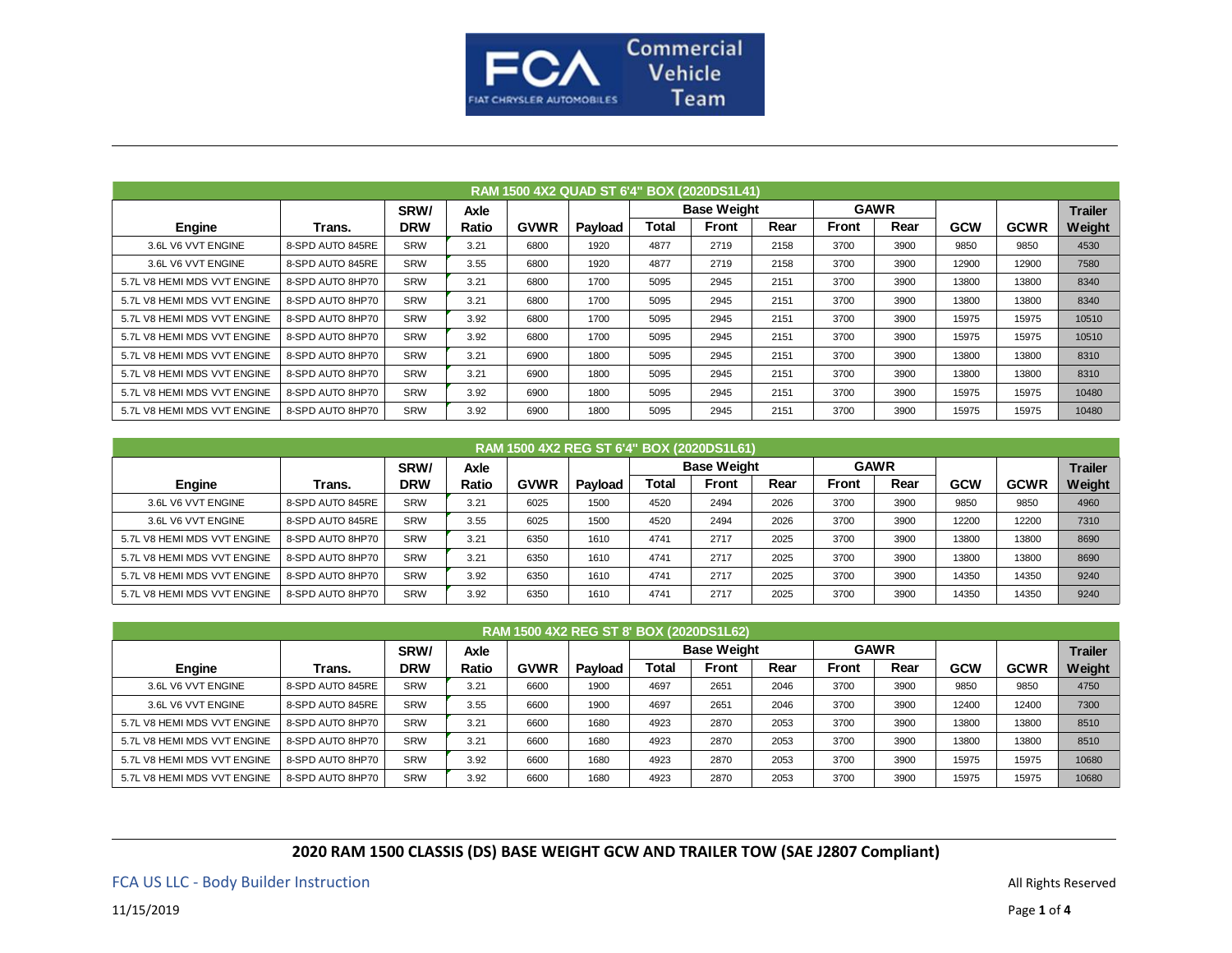

| RAM 1500 4X2 CREW ST 6'4" BOX (2020DS1L91) |                  |            |             |             |         |       |                    |      |              |      |            |             |                |  |
|--------------------------------------------|------------------|------------|-------------|-------------|---------|-------|--------------------|------|--------------|------|------------|-------------|----------------|--|
|                                            |                  | SRW/       | <b>Axle</b> |             |         |       | <b>Base Weight</b> |      | <b>GAWR</b>  |      |            |             | <b>Trailer</b> |  |
| Engine                                     | Trans.           | <b>DRW</b> | Ratio       | <b>GVWR</b> | Payload | Total | <b>Front</b>       | Rear | <b>Front</b> | Rear | <b>GCW</b> | <b>GCWR</b> | Weight         |  |
| 5.7L V8 HEMI MDS VVT ENGINE                | 8-SPD AUTO 8HP70 | SRW        | 3.21        | 6800        | 1600    | 5198  | 3015               | 2183 | 3700         | 3900 | 13800      | 13800       | 8240           |  |
| 5.7L V8 HEMI MDS VVT ENGINE                | 8-SPD AUTO 8HP70 | SRW        | 3.21        | 6800        | 1600    | 5198  | 3015               | 2183 | 3700         | 3900 | 13800      | 13800       | 8240           |  |
| 5.7L V8 HEMI MDS VVT ENGINE                | 8-SPD AUTO 8HP70 | SRW        | 3.92        | 6800        | 1600    | 5198  | 3015               | 2183 | 3700         | 3900 | 15975      | 15975       | 10410          |  |
| 5.7L V8 HEMI MDS VVT ENGINE                | 8-SPD AUTO 8HP70 | SRW        | 3.92        | 6800        | 1600    | 5198  | 3015               | 2183 | 3700         | 3900 | 15975      | 15975       | 10410          |  |
| 5.7L V8 HEMI MDS VVT ENGINE                | 8-SPD AUTO 8HP70 | SRW        | 3.21        | 6900        | 1700    | 5198  | 3015               | 2183 | 3700         | 3900 | 13800      | 13800       | 8200           |  |
| 5.7L V8 HEMI MDS VVT ENGINE                | 8-SPD AUTO 8HP70 | SRW        | 3.21        | 6900        | 1700    | 5198  | 3015               | 2183 | 3700         | 3900 | 13800      | 13800       | 8200           |  |
| 5.7L V8 HEMI MDS VVT ENGINE                | 8-SPD AUTO 8HP70 | SRW        | 3.92        | 6900        | 1700    | 5198  | 3015               | 2183 | 3700         | 3900 | 15975      | 15975       | 10370          |  |
| 5.7L V8 HEMI MDS VVT ENGINE                | 8-SPD AUTO 8HP70 | SRW        | 3.92        | 6900        | 1700    | 5198  | 3015               | 2183 | 3700         | 3900 | 15975      | 15975       | 10370          |  |

|                             | RAM 1500 4X2 CREW ST 5'7" BOX (2020DS1L98) |            |             |             |         |       |                    |      |              |      |            |             |                |  |
|-----------------------------|--------------------------------------------|------------|-------------|-------------|---------|-------|--------------------|------|--------------|------|------------|-------------|----------------|--|
|                             |                                            | SRW/       | <b>Axle</b> |             |         |       | <b>Base Weight</b> |      | <b>GAWR</b>  |      |            |             | <b>Trailer</b> |  |
| Engine                      | Trans.                                     | <b>DRW</b> | Ratio       | <b>GVWR</b> | Payload | Total | <b>Front</b>       | Rear | <b>Front</b> | Rear | <b>GCW</b> | <b>GCWR</b> | Weight         |  |
| 3.6L V6 VVT ENGINE          | 8-SPD AUTO 845RE                           | SRW        | 3.21        | 6800        | 1870    | 4933  | 2718               | 2215 | 3700         | 3900 | 9850       | 9850        | 4470           |  |
| 3.6L V6 VVT ENGINE          | 8-SPD AUTO 845RE                           | <b>SRW</b> | 3.55        | 6800        | 1870    | 4933  | 2718               | 2215 | 3700         | 3900 | 12900      | 12900       | 7520           |  |
| 5.7L V8 HEMI MDS VVT ENGINE | 8-SPD AUTO 8HP70                           | <b>SRW</b> | 3.21        | 6800        | 1650    | 5152  | 2940               | 2212 | 3700         | 3900 | 13800      | 13800       | 8280           |  |
| 5.7L V8 HEMI MDS VVT ENGINE | 8-SPD AUTO 8HP70                           | <b>SRW</b> | 3.21        | 6800        | 1650    | 5152  | 2940               | 2212 | 3700         | 3900 | 13800      | 13800       | 8280           |  |
| 5.7L V8 HEMI MDS VVT ENGINE | 8-SPD AUTO 8HP70                           | SRW        | 3.92        | 6800        | 1650    | 5152  | 2940               | 2212 | 3700         | 3900 | 15975      | 15975       | 10460          |  |
| 5.7L V8 HEMI MDS VVT ENGINE | 8-SPD AUTO 8HP70                           | SRW        | 3.92        | 6800        | 1650    | 5152  | 2940               | 2212 | 3700         | 3900 | 15975      | 15975       | 10460          |  |
| 5.7L V8 HEMI MDS VVT ENGINE | 8-SPD AUTO 8HP70                           | <b>SRW</b> | 3.21        | 6900        | 1750    | 5152  | 2940               | 2212 | 3700         | 3900 | 13800      | 13800       | 8240           |  |
| 5.7L V8 HEMI MDS VVT ENGINE | 8-SPD AUTO 8HP70                           | <b>SRW</b> | 3.21        | 6900        | 1750    | 5152  | 2940               | 2212 | 3700         | 3900 | 13800      | 13800       | 8240           |  |
| 5.7L V8 HEMI MDS VVT ENGINE | 8-SPD AUTO 8HP70                           | <b>SRW</b> | 3.92        | 6900        | 1750    | 5152  | 2940               | 2212 | 3700         | 3900 | 15975      | 15975       | 10410          |  |
| 5.7L V8 HEMI MDS VVT ENGINE | 8-SPD AUTO 8HP70                           | <b>SRW</b> | 3.92        | 6900        | 1750    | 5152  | 2940               | 2212 | 3700         | 3900 | 15975      | 15975       | 10410          |  |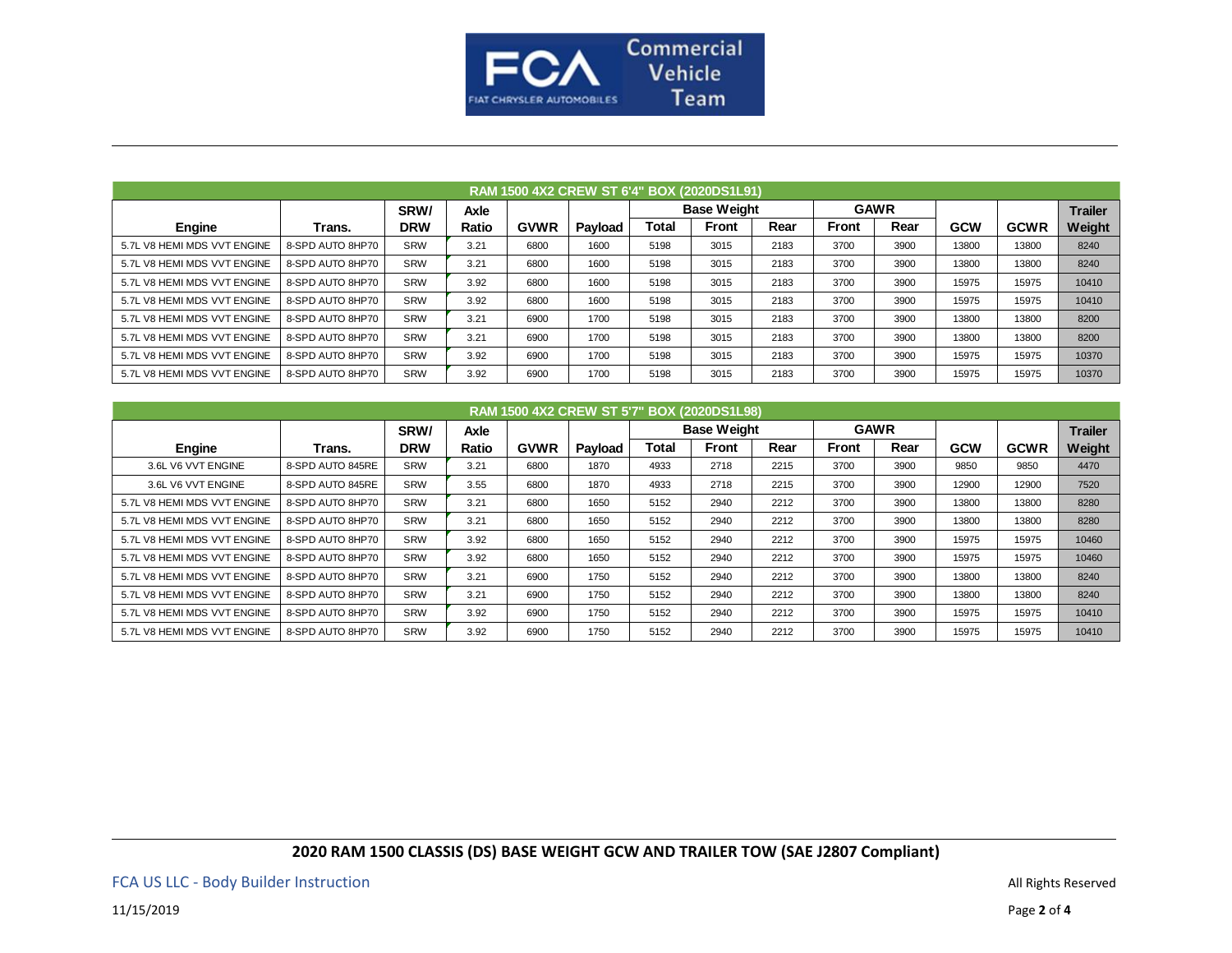

|                             | <b>RAM 1500 4X4 QUAD ST 6'4" BOX (2020DS6L41)</b> |            |       |             |         |       |                    |      |       |             |            |             |                |  |
|-----------------------------|---------------------------------------------------|------------|-------|-------------|---------|-------|--------------------|------|-------|-------------|------------|-------------|----------------|--|
|                             |                                                   | SRW/       | Axle  |             |         |       | <b>Base Weight</b> |      |       | <b>GAWR</b> |            |             | <b>Trailer</b> |  |
| Engine                      | Trans.                                            | <b>DRW</b> | Ratio | <b>GVWR</b> | Payload | Total | <b>Front</b>       | Rear | Front | Rear        | <b>GCW</b> | <b>GCWR</b> | Weight         |  |
| 3.6L V6 VVT ENGINE          | 8-SPD AUTO 845RE                                  | <b>SRW</b> | 3.21  | 6800        | 1740    | 5060  | 2876               | 2184 | 3900  | 3900        | 9850       | 9850        | 4350           |  |
| 3.6L V6 VVT ENGINE          | 8-SPD AUTO 845RE                                  | <b>SRW</b> | 3.55  | 6800        | 1740    | 5060  | 2876               | 2184 | 3900  | 3900        | 12900      | 12900       | 7400           |  |
| 5.7L V8 HEMI MDS VVT ENGINE | 8-SPD AUTO 8HP70                                  | <b>SRW</b> | 3.21  | 6800        | 1520    | 5282  | 3102               | 2180 | 3900  | 3900        | 13800      | 13800       | 8150           |  |
| 5.7L V8 HEMI MDS VVT ENGINE | 8-SPD AUTO 8HP70                                  | <b>SRW</b> | 3.21  | 6800        | 1520    | 5282  | 3102               | 2180 | 3900  | 3900        | 13800      | 13800       | 8150           |  |
| 5.7L V8 HEMI MDS VVT ENGINE | 8-SPD AUTO 8HP70                                  | <b>SRW</b> | 3.92  | 6800        | 1520    | 5282  | 3102               | 2180 | 3900  | 3900        | 15975      | 15975       | 10330          |  |
| 5.7L V8 HEMI MDS VVT ENGINE | 8-SPD AUTO 8HP70                                  | <b>SRW</b> | 3.92  | 6800        | 1520    | 5282  | 3102               | 2180 | 3900  | 3900        | 15975      | 15975       | 10330          |  |
| 5.7L V8 HEMI MDS VVT ENGINE | 8-SPD AUTO 8HP70                                  | <b>SRW</b> | 3.21  | 6900        | 1620    | 5282  | 3102               | 2180 | 3900  | 3900        | 13800      | 13800       | 8100           |  |
| 5.7L V8 HEMI MDS VVT ENGINE | 8-SPD AUTO 8HP70                                  | <b>SRW</b> | 3.21  | 6900        | 1620    | 5282  | 3102               | 2180 | 3900  | 3900        | 13800      | 13800       | 8100           |  |
| 5.7L V8 HEMI MDS VVT ENGINE | 8-SPD AUTO 8HP70                                  | <b>SRW</b> | 3.92  | 6900        | 1620    | 5282  | 3102               | 2180 | 3900  | 3900        | 15975      | 15975       | 10280          |  |
| 5.7L V8 HEMI MDS VVT ENGINE | 8-SPD AUTO 8HP70                                  | <b>SRW</b> | 3.92  | 6900        | 1620    | 5282  | 3102               | 2180 | 3900  | 3900        | 15975      | 15975       | 10280          |  |

| RAM 1500 4X4 REG ST 6'4" BOX (2020DS6L61) |                  |            |       |             |         |       |                    |      |              |      |            |             |                |
|-------------------------------------------|------------------|------------|-------|-------------|---------|-------|--------------------|------|--------------|------|------------|-------------|----------------|
|                                           |                  | SRW/       | Axle  |             |         |       | <b>Base Weight</b> |      | <b>GAWR</b>  |      |            |             | <b>Trailer</b> |
| Engine                                    | Trans.           | <b>DRW</b> | Ratio | <b>GVWR</b> | Payload | Total | <b>Front</b>       | Rear | <b>Front</b> | Rear | <b>GCW</b> | <b>GCWR</b> | Weight         |
| 3.6L V6 VVT ENGINE                        | 8-SPD AUTO 845RE | <b>SRW</b> | 3.21  | 6300        | 1580    | 4722  | 2655               | 2067 | 3900         | 3900 | 9850       | 9850        | 4740           |
| 3.6L V6 VVT ENGINE                        | 8-SPD AUTO 845RE | <b>SRW</b> | 3.55  | 6300        | 1580    | 4722  | 2655               | 2067 | 3900         | 3900 | 12200      | 12200       | 7090           |
| 5.7L V8 HEMI MDS VVT ENGINE               | 8-SPD AUTO 8HP70 | SRW        | 3.21  | 6350        | 1400    | 4955  | 2882               | 2073 | 3900         | 3900 | 13800      | 13800       | 8480           |
| 5.7L V8 HEMI MDS VVT ENGINE               | 8-SPD AUTO 8HP70 | <b>SRW</b> | 3.21  | 6350        | 1400    | 4955  | 2882               | 2073 | 3900         | 3900 | 13800      | 13800       | 8480           |
| 5.7L V8 HEMI MDS VVT ENGINE               | 8-SPD AUTO 8HP70 | <b>SRW</b> | 3.92  | 6350        | 1400    | 4955  | 2882               | 2073 | 3900         | 3900 | 14350      | 14350       | 9030           |
| 5.7L V8 HEMI MDS VVT ENGINE               | 8-SPD AUTO 8HP70 | <b>SRW</b> | 3.92  | 6350        | 1400    | 4955  | 2882               | 2073 | 3900         | 3900 | 14350      | 14350       | 9030           |

| RAM 1500 4X4 REG ST 8' BOX (2020DS6L62) |                  |            |             |             |         |       |                    |      |              |      |            |             |                |  |
|-----------------------------------------|------------------|------------|-------------|-------------|---------|-------|--------------------|------|--------------|------|------------|-------------|----------------|--|
|                                         |                  | SRW/       | <b>Axle</b> |             |         |       | <b>Base Weight</b> |      | <b>GAWR</b>  |      |            |             | <b>Trailer</b> |  |
| Engine                                  | Trans.           | <b>DRW</b> | Ratio       | <b>GVWR</b> | Payload | Total | <b>Front</b>       | Rear | <b>Front</b> | Rear | <b>GCW</b> | <b>GCWR</b> | Weight         |  |
| 3.6L V6 VVT ENGINE                      | 8-SPD AUTO 845RE | <b>SRW</b> | 3.21        | 6600        | 1710    | 4892  | 2814               | 2078 | 3900         | 3900 | 9850       | 9850        | 4550           |  |
| 3.6L V6 VVT ENGINE                      | 8-SPD AUTO 845RE | <b>SRW</b> | 3.55        | 6600        | 1710    | 4892  | 2814               | 2078 | 3900         | 3900 | 12400      | 12400       | 7100           |  |
| 5.7L V8 HEMI MDS VVT ENGINE             | 8-SPD AUTO 8HP70 | <b>SRW</b> | 3.21        | 6600        | 1490    | 5110  | 3026               | 2084 | 3900         | 3900 | 13800      | 13800       | 8280           |  |
| 5.7L V8 HEMI MDS VVT ENGINE             | 8-SPD AUTO 8HP70 | <b>SRW</b> | 3.21        | 6600        | 1490    | 5110  | 3026               | 2084 | 3900         | 3900 | 13800      | 13800       | 8280           |  |
| 5.7L V8 HEMI MDS VVT ENGINE             | 8-SPD AUTO 8HP70 | <b>SRW</b> | 3.92        | 6600        | 1490    | 5110  | 3026               | 2084 | 3900         | 3900 | 15975      | 15975       | 10450          |  |
| 5.7L V8 HEMI MDS VVT ENGINE             | 8-SPD AUTO 8HP70 | <b>SRW</b> | 3.92        | 6600        | 1490    | 5110  | 3026               | 2084 | 3900         | 3900 | 15975      | 15975       | 10450          |  |